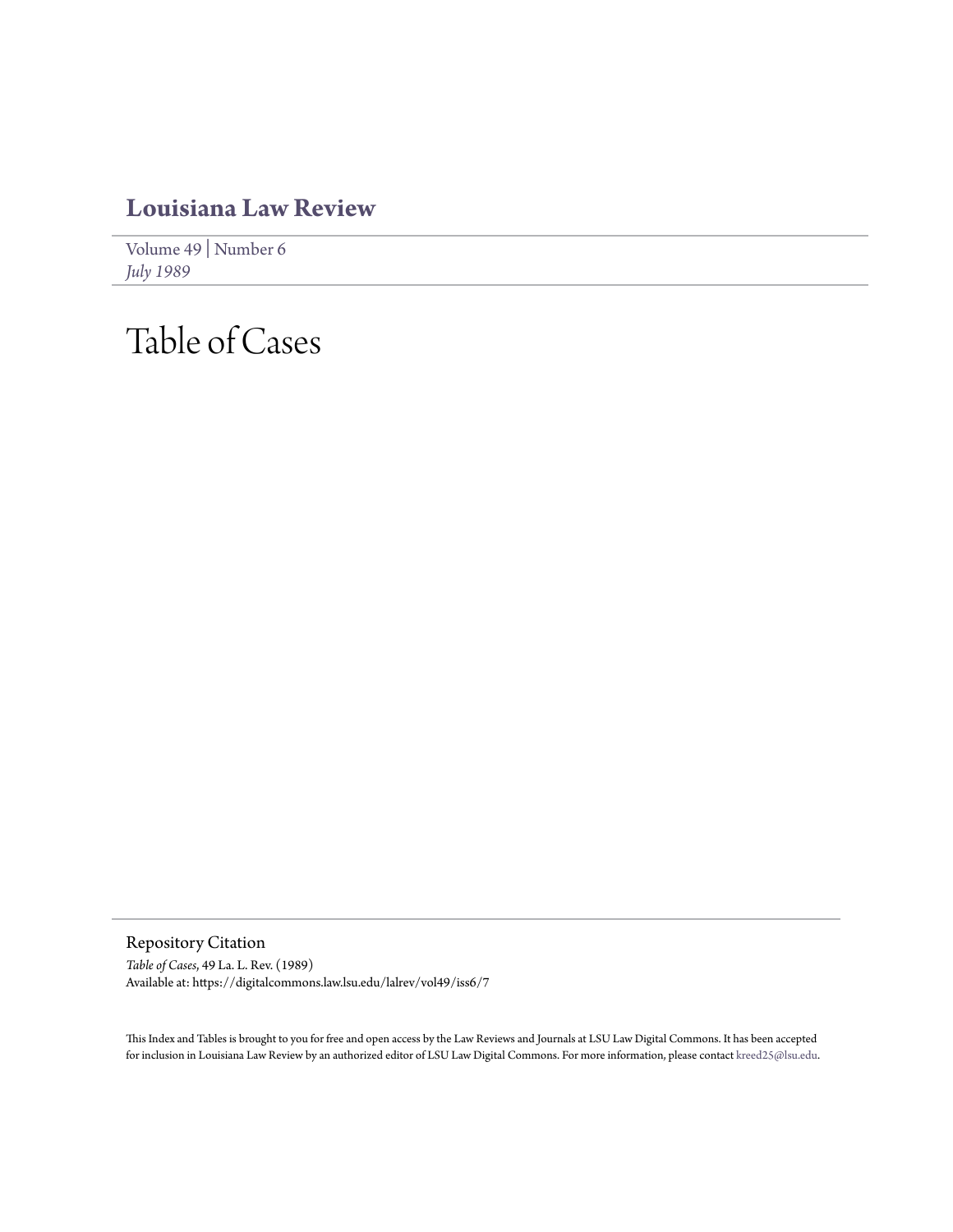## **TABLE OF CASES**

- Acadiana Bank v. Foreman, Vol. 49, **pp.** 41, **65.**
- Acorn v. City of New Orleans, Vol. 49, **pp. 388, 389, 390.**
- Adams v. Texas, Vol. 49, **p.** 849.
- Aiavolasiti v. Versailles Gardens Land Development Company, Vol. 49, **p. 509.**
- Alexander v. Holmes County Board of **Ed**ucation, Vol. 49, **p. 1297.**
- Allen v. Sears Roebuck **&** Co., Vol. 49, **p. 878.**
- Allied Towing v. Great Eastern Petroleum Corp., Vol. 49, **p. 206.**
- Almanza v. Ford Motor Co., Vol. 49, **p. 327.**
- Ambrose v. M **&** M Dodge, Inc., Vol. 49, **p. 321.**
- American Bank v. Red Diamond Supply Co., Vol. 49, **p. 51.**
- American Security Bank v. American Motorists Insurance Co., Vol. 49, **p. 268. '**
- Amoco Production Co. v. Carruth, Vol. 49, **p.** 450.
- Amoco Production Co. v. Hodel, Vol. 49, **p.** 436.
- Amoco Production Co. v. Sea Robin Pipeline Co., Vol. 49, **p.** 439.
- Amoco Production Co. v. Thompson, Vol. 49, **p.** 458.
- ANR Pipeline Co. v. Wagner **&** Brown, Vol. 49, **p. 931.**
- Ardleigh v. Schlumberger, Ltd., Vol. 49, **p.** 243.
- Ardoin v. Hartford Accident and Indemnity Co., Vol. 49, **pp.** 545, 947.
- Armour v. Shongaloo Lodge No. 352 Free and Accepted Masons, Vol. 49, **p.** 476.
- Arsenaux v. Arsenaux, Vol. 49, p. 743.
- Atkinson v. Gates, McDonald & Co., Vol. 49, **p.** 248.
- Atkinson v. Total Computer Systems, Inc., Vol. 49, **p.** 322.
- Bank of Benton v. Keith Howard Real Estate, Vol. **49, p. 60.**
- Barbin v. State, Vol. 49, p. 466.
- Bares v. Stone Oil Corp., Vol. 49, **p.** 452.
- Baron v. State Department of Public Safety,' Vol. 49, pp. 950, 951.
- Barrett v. Chevron, **U.S.A.,** Inc., Vol. **49,** p. 242.
- Bartholomew v. **CNG** Producing Co., Vol. ,49, **p. 252.**
- Bartlett v. Calhoun, Vol. 49, p. 1380.
- Bass v. Estelle, Vol. 49, p. 852.
- Batiste v. Security Insurance Group, Vol. 49, p. 114.
- Battle v. Anderson, Vol. 49, p. 1261.
- Beavers v. Stephens, Vol. 49, p. 112.
- Beer v. United States, Vol. 49, p. 1292.
- Bell 'v. Jet Wheel Blast, Vol. 49, **pp.** 545, 633, 685, 686, 1164, 1167, 1168, 1169.
- Beninate v. Bruno, Vol. 49, p. 1228.
- Benoit v. Grey Wolf Drilling Co., Vol. 49, p. 557.
- Bergeron v. Thomas, Vol. 49, p. 1369.
- Berry v. Holston Well Service, Inc., Vol. 49, **p.** 554.
- Bertrand v. International Mooring & Marine, Inc., Vol. 49, p. 243.
- Bertrand v. St. Paul and Marine Insurance Co., Vol. 49, pp. 6, 13, 14.
- Beverly v. Action Marine Services, Inc., Vol. 49, p. 250.
- Bice v. Maxwell, Vol. 49, p. 447.
- Bloomer v. Liberty Mutual Insurance Co., Vol. 49, p. 253.
- Blum v. Stetson, Vol. 49, p. 797.
- Board of Directors v. All Taxpayers, Vol. 49, p. 396, 406.
- Board of Education of Pasedena Schools v. **.** Spangler, Vol. 49, pp. 1279, 1302.
- Board of Elementary and Secondary Education v. Nix, Vol. 49, p. 417.
- Bob Jones Univ. v, United States, Vol. 49, pp. 5,12, 30.
- Bosch v. Cammingo, Vol. 49, p. 355.
- Bott v. Sterling Homes, Inc., Vol. 49, p. 323.
- Bowen v. Roy, Vol. 49, p. 22.
- Branch v. O'Brien, Vol. 49, pp. 353, 354.
- Breaux v. Louisiana Farm Bureau Mutual Insurance Co., Vol. 49, p. 353.
- Brewer v. Scullin, Vol. 49, p. 220.
- Bridges v. Osborne, Vol. 49, p. 428.
- Bronrov v. Edwards, Vol. 49, p. 400.
- Brooks v. Britnell, Vol. 49, p. 134.
- Brooks v. Chicola, Vol. 49, p. 561.
- Brown v. Board of Education, Vol. 49, pp.  $-1248, 1294.$

xxxix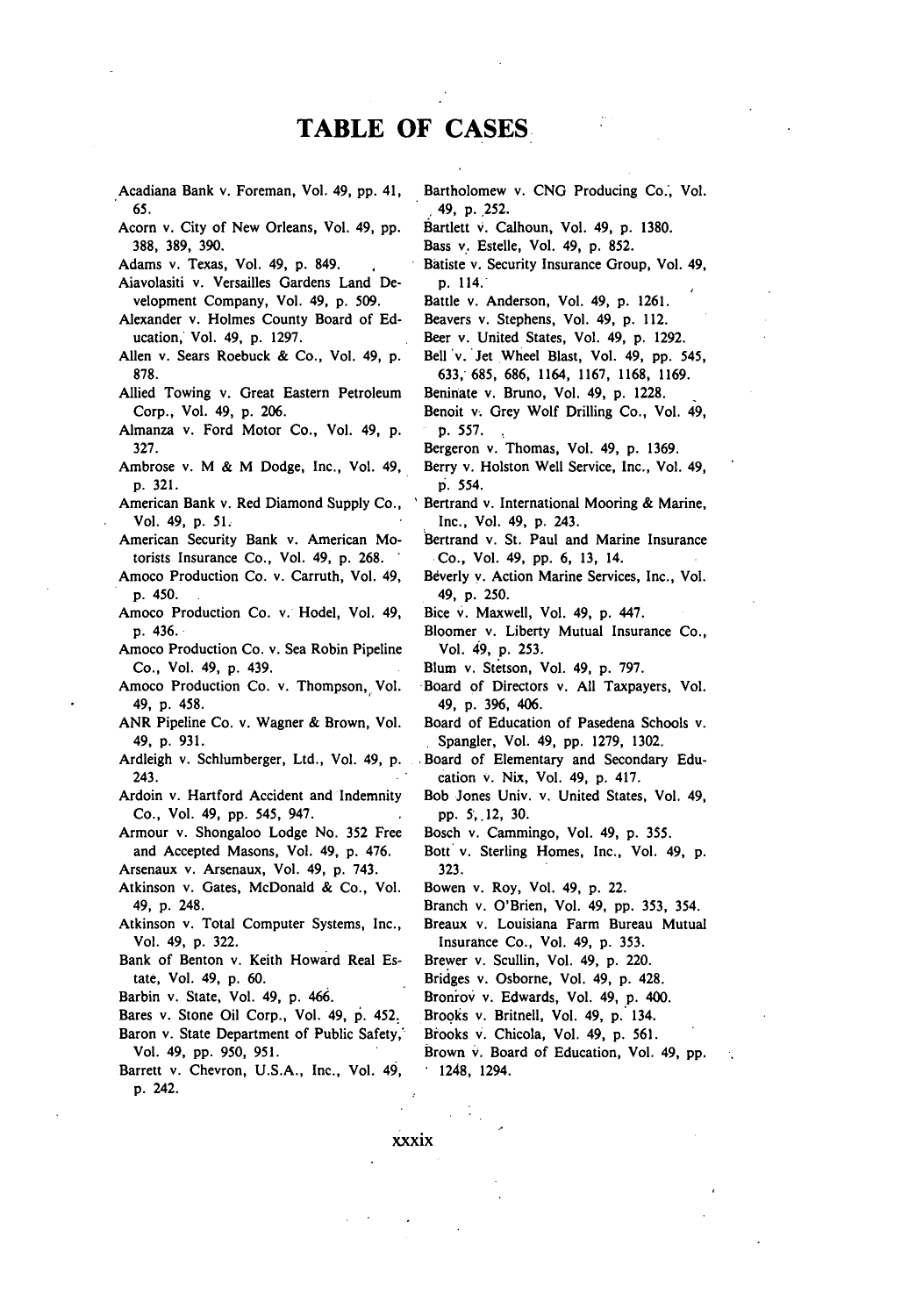- Brown v. Progressive Mutual Insurance **Co.,** Vol. 49, **pp.** 964, **966.**
- Brown v. Sutton, Vol. 49, **p.** 457.
- Buckner v. Carmack, Vol. 49, **pp. 16, 17,** 498.
- **Burd** v. Commonwealth Department of Transportation, Vol. 49, **p.** 1340.
- Burdeau v. McDowell, Vol. 49, **pp. 873, 885.**
- Burley v. Sunbelt Royalty, Inc., Vol. 49, **p.** 1124.
- Burris v. State, Vol. 49, **p. 855.**
- Busby **v.** Walker, Vol. 49, **p. 128.**
- Butler v. Baber, Vol. 49, **pp.** 545, **1139.**
- Buttes Resources Co. v. Railroad Commission of Texas, Vol. 49, **p. 1125.**
- **CTS** Corp. v. Dynamics Corp. of America, Vol. 49, **p. 281, 282.**
- Cahn v. Cahn, Vol. 49, **pp. 952, 953.**
- Calbeck v. Travelers Ins. Co., Vol. 49, **p. 251.**
- Calton v. Zapata Lexington, Vol. 49, **p. 256.**
- Camara v. Municipal Court, Vol. 49, **p. 893.**
- Camel v. Wailer, Vol. 49, **p.** 422.
- Campagna v. Tenneco Oil Co., Vol. 49, **p. 446.**
- Canal Bank **&** Trust Co. v. Liuzza, Vol. 49, **p. 831.**
- Cantrelle Fence and Supply Co. v. Allstate Insurance Co., Vol. 49, **p. 305.**
- Cantrelle Fence and Supply Co. **v.** Allstate Insurance Co., Vol. 49, **p. 355.**
- Carroll v. State Farm Insurance Co., Vol. 49, **p.** 354. Cataldie v. Louisiana Health Service **&** Indemnity Co., Vol. 49, **pp. 362, 363.**
- Central Bank v. Bishop, Vol. **49, p.** 42.
- Central Progressive Bank v. Doermer, Vol. 49, **p.** 42.
- Chance v. Stevens of Leesville, Inc., Vol. 49, **p. 113.**
- Chaney v. Travelers Ins. Co., Vol. 49, **p.** 1143.
- Chapman v. California, Vol. 49, **p.** 341.
- Chappuis **v.** Sears Roebuck and Co., Vol. 49, **p.** 574.
- Chauvin v. Gulf Coast Minerals, Inc., Vol. 49, **p. 557.**
- Chick Kam Choo v. Exxon Corp., Vol. 49, **p.** 247.
- Ciaccio v. Cazayoux, Vol. 49, p. 428.
- Citizens National Bank v. Coates, Vol. 49, **p. 68.**
- City of Milwaukee v. Illinois, Vol. 49, **p.** 197.
- City of Mobile v. Bolden, Vol. 49, **p. 1292.** City of New Orleans v. Scramuzza, Vol. 49, **pp. 388, 389, 390, 391, 392, 393.**
- Civil Rights Cases, Vol. 49, **p.** 1042.
- Clark Oil Producing Co. v. Hodel, Vol. 49, **p.** 460.
- Cline v. Crescent City R.R. Co., Vol. 49, **p. 1368.**
- Collins v. New Orleans Public Service, Inc., Vol. 49, **pp. 958, 963, 967, 969.**
- Connecticut v. **E.P.A.,** Vol. 49, **p.** 202.
- Cooper v. Diamond M. Co., Vol. 49, **p.** 245.
- Corporation of the Presiding Bishop of the Church of Jesus Christ of Latter Day Saints v. Amos, Vol. 49, **pp. 6,** 10, 16.
- Crawford v. Los Angeles Board of Education, Vol. 49, **p.** 1306.
- Creech v. Aetna Casualty & Surety Co., Vol. 49, p. 358.
- Crier v. Whitecloud, Vol. 49, p. 911.
- Cryer v. M & M Manufacturing Co., Vol. 49, p. 476.
- Cucuer v. Slater Boat Co., Vol. 49, p. 241.
- Culverhouse v. Marx, Vol. 49, p. 486.
- Dahlberg & Co. v. Chevron USA, Inc., Vol. 49, **pp.** 449, **513.**
- Davis **v.** Department of Labor **&** Industries, Vol. 49, **p. 251.**
- Davis v. Georgia, Vol. 49, **p. 860.**
- Davis v. Hanover, Vol. 49, **p.** 1201.
- Dawes v. Dawes, Vol. 49, **p.** 743.
- Dayton Board of Education v. Brinkman, Vol. 49, **p.** 1248.
- DeBattista v. Argonaut-Southwest Ins. Co., Vol. 49, **p.** 654, **658.**
- Dean v. Hercules, Inc., Vol. 49, **p.** 1143.
- Delaware Valley Cicizens' Council for Clean Air v. Pennsylvania, Vol. 49, **p. 1337.**
- Desormeaux v. Inexco, Vol. 49, **p.** 1121.
- Diamond Shamrock Exploration Corp. v. Hodel, Vol. 49, **pp. 930, 931.**
- Director, OWCP v. Perini North River Assoc., Vol. 49, **p. 250.**
- Dixie Drive It Yourself System **v.** American Beverage Co., Vol. 49, **p. 1008.**
- Doe v. Kelley, Vol. 49, **p. 151.**
- Dohm **v.** D'Keefe, Vol. 49, **p. 1227.**
- Dowell **v.** Board of Education of Oklahoma City Public Schools, Vol 49, **p. 1268.**
- Dred Scott v. Sandford, Vol. 49, **pp. 1039,** 1042.
- Dreher v. Hood Motor Co., Vol. 49, **p. 326.** Ducote v. Albert, Vol. 49, **p. 558.**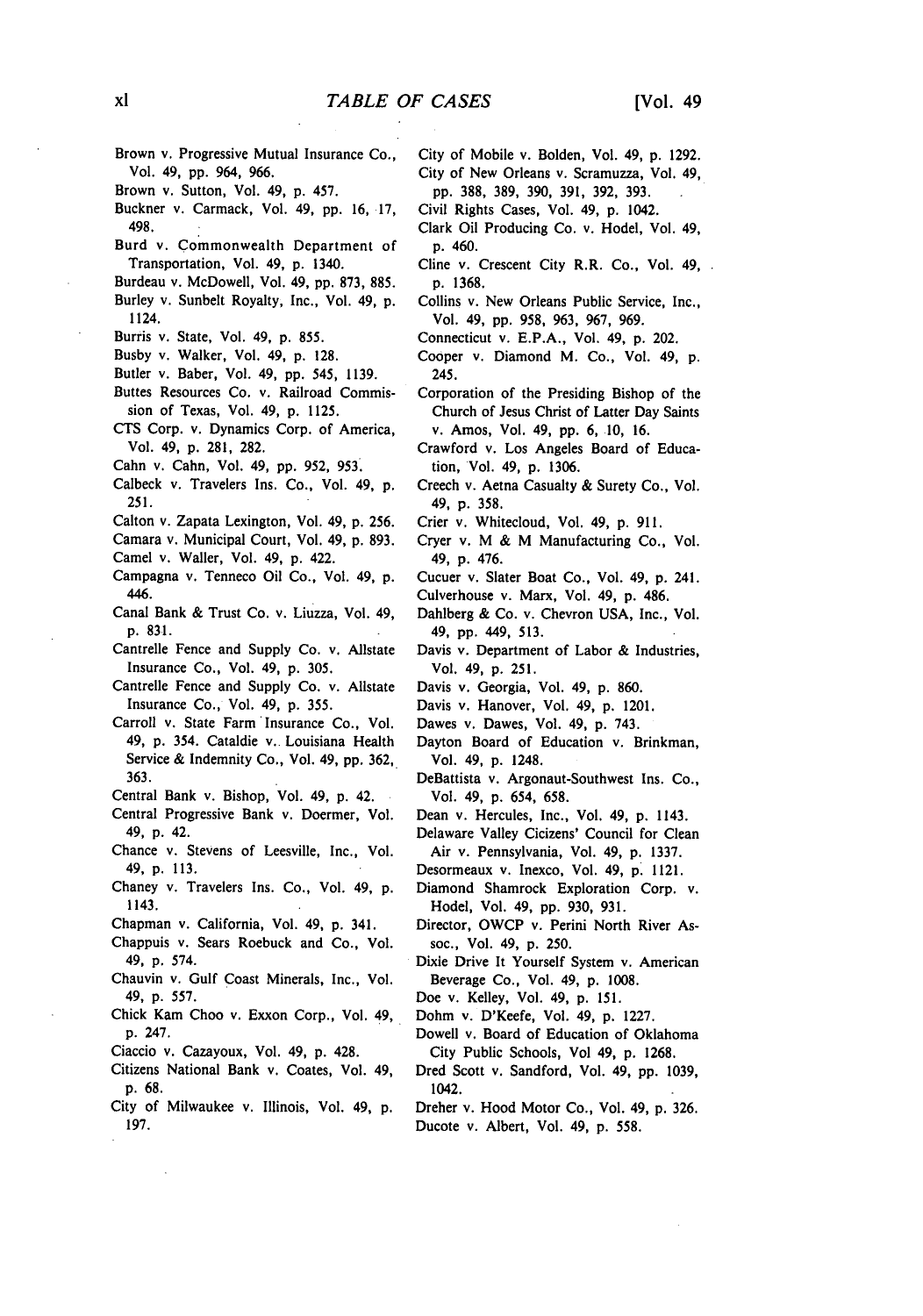- Duncan v. Louisiana, Vol. 49, p. 335.
- Dupis v. Becnel, Vol. 49, p. 1217.
- Eby v. McLain, Vol. 49, p. 133.
- Edgar v. MITE Corp., Vol. 49, p. 281.
- Edmonston v. A-Second Mortgage Co. of Slidell, Inc., Vol. 49, p. 1380.
- Edwards v. Arizona, Vol. 49, p. 341.
- Edwards v. Lee's Administrator, Vol. 49, p. 102.
- Eisenstadt v. Baird, Vol. 49, p. 170.
- El Paso Exploration Co. v. Olinda, Vol. 49, **p.** 443.
- Elkins v. United States, Vol. 49, **p. 892.**
- Entrevia v. Hood, Vo. 49, **p. 1008.**
- Eskine v. Eskine, Vol. 49, **p.** 426.
- Estate of Lewis, Vol. 49, **p. 257.**
- Evangeline Federal Savings **&** Loan v. Catha, Vol. 49, **p. 7.**
- Everson v. Board of Education, Vol. 49, **pp. 5, 9, 16, 19.**
- Ex parte Williams, Vol. 49, **p. 856.**
- Farmer's Irrigation District v, Schumacher,
- Vol. 49, **pp. 1130, 1132.**
- Farrar v. Kelly, Vol. 49, **pp. 230, 231.**
- Faucheaux v. Alton Oscher Medical Foundation Hospital and Clinic, Vol. 49, **pp. 951, 952.**
- Favacord v. **S/S** Golden Gate, Vol. 49, **p. 257.**
- Federal Barge Lines, Inc., Vol. 49, **p.** 240.
- Federal National Mortgage v. Prudential Property, Vol. 49, **p. 365.**
- Fernandez v. Miller Richards Aircraft Sales, Inc., Vol. 49, **p. 319.**
- Firefighters Local Union No. **1784** v. Stotts, Vol. 49, **p. 1262.**
- First Guaranty Bank v. Alford, Vol. 49, **pp.** 41, 47, **50.**
- First Guaranty Bank v. Baton Rouge Petroleum Center, Inc., Vol. 49, **pp. 1, 9,** 14, 496.
- First. National Bank of Commerce v. Crochet, Vol. 49, p. 512.
- First National Bank of Commerce v. Ordoyne, Vol. 49, p. 428.
- Flagg Brothers, Inc. v. Brooks, Vol. 49, p. 499.
- Fontenot's Rice Drier, Inc. v. Farmers Rice Milling Co., Inc., Vol. 49, p. 1378.
- Fore v. Traveler's Insurance Co., Vol. 49, p. 961.
- Forrey v. Strange, Vol. 49, p. 513.
- Foster v. Hampton, Vol. 49, p. 1380.
- Frank v. Motwani, Vol. 49, p. 478.
- Franklin v. Oilfield Heavy Haulers, Vol. 49, **pp. 1393,** 1402.
- Freedline v. Luxemburg, Vol. 49, **p. 239.**
- Freeland v. Crab Run Gas Co., Vol. 49, **p.** 456.
- Friedman v. Mitsubithi Aircraft International, Inc., Vol. 49, **p. 256.**
- Fuentes v. Shevin, Vol. 49, **p.** 499.
- Fuller v. City of New Orleans, Vol. 49, **p.** 386.
- Fuselier v. Peschier, Vol. 49, **p.** 446.
- Garcia v. San Antonio Metropolitan Transit Authority, Vol. 49, **p.** 1331.
- Garden Hill Land Corp. v. Succession of Cambre, Vol. 49, **p.** 217.
- Garvis v. Alumax of South Carolina, Inc., Vol. 49, **p.** 249.
- Gates v. Shell Oil, Vol. 49, **p.** 249.
- Gavin v. Superior Applicators Inc., Vol. 49, **p.** 6.
- General Building Contractors Ass'n. v. Pennsylvania, Vol. 49, p. 1290.
- Genina Marine Services, Inc. v. ARCO Oil & Gas Co., Vol. 49, **p.** 448.
- Georgia State Conferences Branches of NAACP v. Georgia, Vol. 49, p. 1296.
- Giroir v. South Louisiana Medical Center, Vol. 49, pp. 1, 5, 7.
- Gleason v. Twin Cities Drilling Co., Vol. 49, p. 513.
- Gonzalez v. Naviera Neptuno A. A., Vol. 49, p. 247.
- Gray v. Mississippi, Vol. 49, **p.** 860.
- Green v. County School Board of New Kent County, Vol. 49, p. 1257.
- Greenman v. Yuba Power Products, Inc., Vol. 49, **p.** 653.
- Gresham v. Davenport, Vol. 49, p. 1020.
- Griffin v. County School Board of Prince Edward County, Vol. 49, **p.** 1308.
- Griffit v. Gulf Coast Pre-Strett, Co., Vol. 49, p. 249.
- Griswold v. Connecticut, Vol. 49, p. 170.
- Gromwell v. Commerce &.Energy Bank, Vol. 49, p. 303.
- Groves v. Harvey, Vol. 49, p. 129.
- Guaranty Bank of Mamou v. Community Rice Mill, Vol. 49, p. 501.
- Guarisco v. Guarisco, Vol. 49, p. 430.
- Guidry v. Theroit, Vol. 49, **pp.** 4, 5.
- Gulf Oil Corp. v. Morton, Vol. 49, p. 461.
- Gunter v. Plauche, Vol. 49, pp. 6, 13, 14.
- Halphen v. Johns-Manville Sales Corp., Vol. 49, **pp.** 543, 587, 606, 630, 634, 640, 649,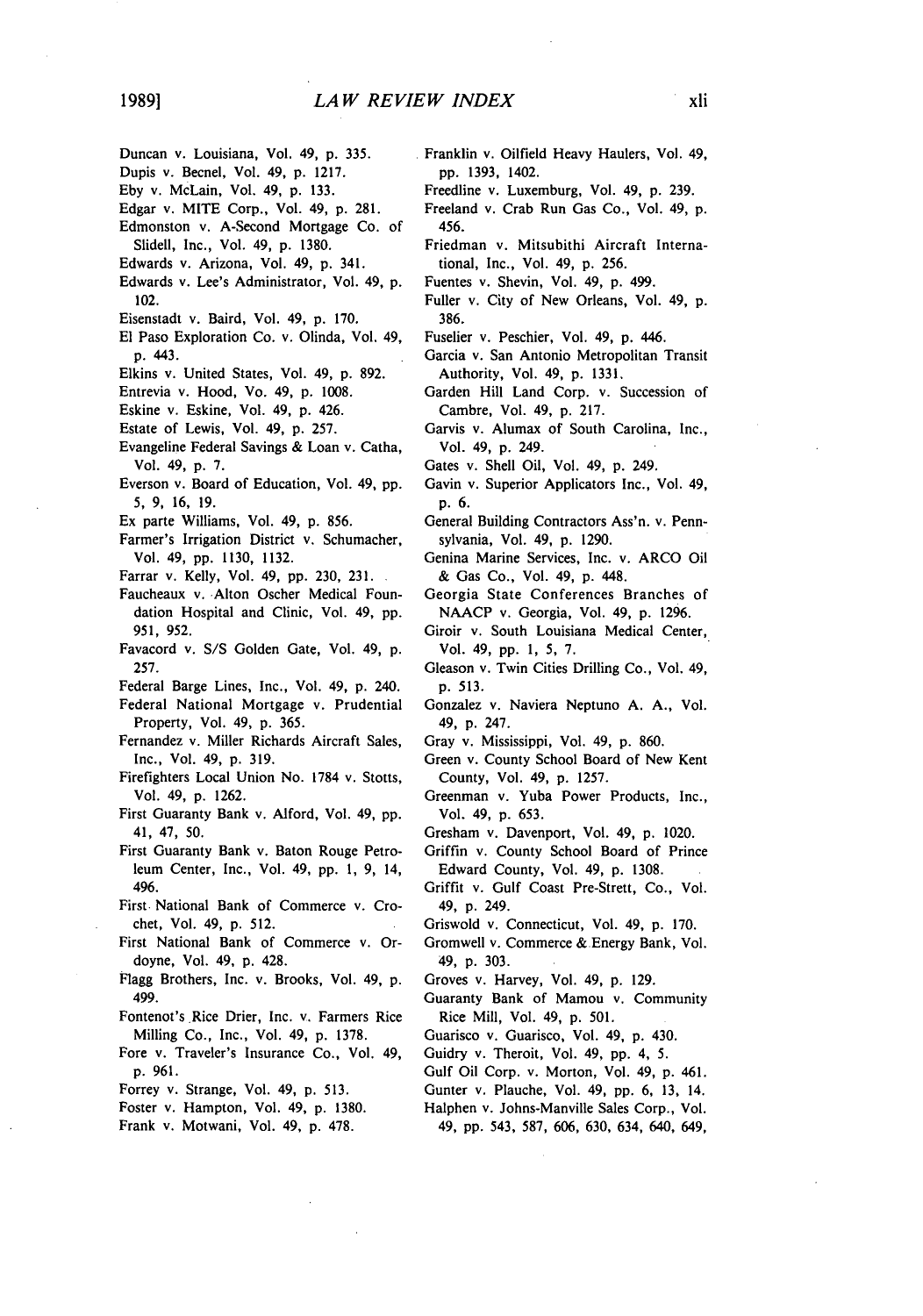- 658, 661, 664, 676, 942, 948, 950, 954.
- Hanover Petroleum Corp. v. Tenneco, Inc., Vol. 49, p. 437, 440, 474.
- Harrison v. Commercial Union Insurance Co., Vol. 49, p. 962.
- Hartman v. Greene, Vol. 49, p. 1369.
- Harvell v. Mitchelli, Vol, 49, p. 318.
- Hawn Tool Co. v. Crystal Oil Co., Vol. 49, **p.** 448.
- Heirs of Barrow v. Barrow, Vol. 49, p. 538.
- Henry v. Ballard & Cordell Corp., Vol. 49, pp. 932, 1379.
- Hensley v. Eckerhart, Vol. 49, p. 796, 797. Hensley v. Government Employee Insurance Co., Vol. 49, pp. 960, 963.
- Herb's Welding v. Gray, Vol. 49, p. 255.
- Hernandez v. M/V Rajaan, Vol. 49, p. 238.
- Hernandez v. State, Vol. 49, p. 857.
- Hewes v. Baxter, Vol. 49, p. 126.
- Hicks v. Clark, Vol. 49, p. 446.
- Hill v. Lundin and Associates, Inc., Vol. 49, p. **1011.**
- Hilliard v. Shuff, Vol. 49, p. 1143.
- Hoefly v. Government Employees Ins. Co., Vol. 49, p. 1380,
- Holland v. Buckley, Vol. 49, p. 1379.
- Howard v. Allstate Insurance Co., Vol. 49, pp. 547, 1163, 1164, 1166, 1167, 1168, 1169, 1170, 1175, 1176.
- Illinois v. City of Milwaukee, Vol. 49, p. 196.
- In Re Air Crash Disaster Near New Orleans, LA., Vol. 49, p. 246.
- In Re Baby M., Vol. 49, p. 155, 189.
- In Re Beychok, Vol. 49, p. 910.
- In Re G.E.T., Vol. 49, p. 991.
- In Re Giambrone, Vol. 49, p. 980.
- In Re Griffiths, Vol. 49, p. 489.
- In Re J.M.P., Vol. 49, p. 971.
- In Re Latiolais, Vol. 49, p. 987.
- In Re Robin, Vol. 49, p. 981.
- In Re Susko, Vol. 49, p. 981.
- lnterfirst Bank Clifton v. Fernandez, Vol. 49, p. 504.
- International Oilfield, Inc. v. Pickle, Vol. 49, p. 241.
- International Paper Co. v. Ouellette, Vol. 49, p. 193.
- Jackson v. Beechwood, Inc., Vol. 49, p. 1010.
- Jackson v. Beto, Vol. 49, p. 864.
- Jackson v. Virginia, Vol. 49, p. 343.
- Jeffries v. Moore, Vol. 49, p. 1227.
- Jofforion v. LeGhue Buick, Inc., Vol. 49, p. 321.
- Johnson v. Georgia Highway Express, Vol. 49, p. 797.
- Jones v. Cusimano, Vol. 49, pp. 385, 386, 387.
- Jones v. Jones, Vol. 49, p. 503.
- Jones v. Wolf, Vol. 49, p. 15.
- Jordan v. Filmore, Vol. 49, p. 540.
- Jurek v. Estelle, Vol. 49, p. 853.
- Kahn v. Urania Lumber Co., Vol. 49, p. 1371.
- Kaiser Aluminum Exploration Co. v. Thompson, Vol. 49, p. 456.
- Kaplan v. University Lake Corp., Vol. 49, pp. 45, 47, 480.
- Kellis v. Farber, Vol. 49, p. 309, 1197.
- Kent v. Gulf States Utilities Co., Vol. 49, pp. 1157, 1161.
- Kerr-McGee Corp. v. MA-JV Marine Services, Inc., Vol. 49, p. 254.
- Keyes v. School Dist. No. 1, Denver, Colorado, Vol. 49, p. 1256.
- Kinard v. Carrier, Yol. 49, p. 386.
- Kirk v. State, Vol. 49, p. 913.
- Klebanow v. New York Produce Exchange, Vol. 49, p. 1222.
- Konrad v. Jefferson Parish Council, Vol. 49, pp. 374, 376, 377, 378.
- Knoll Associates, Inc. v. F.T.C., Vol. 49, p. 891.
- Krampe v. Krampe, Vol. 49, pp. 226, 227, 228, 515.
- Kuykendall v. Helmerich & Payne Inc., Vol. 49, p. 1129.
- L.S.B.A. v. Chatelain, Vol. 49, p. 487.
- Labruzzo v. Employers Insurance, Vol. 49, p. *551.*
- Laird v. Travelers Insurance Co., Vol. 49, p. 1010.
- Landry v. State, Vol. 49, pp. 1164, 1167, **1168.**
- Langlois v. Allied Chemical Corp., Vol. 49, p. 20.
- Langois v. Allied Chemical Corp., Vol. 49, pp. 1142, 1156.
- Lanzo v. State Farm Mutual Automobile Insurance Co., Vol. 49, p. 966.
- Lapeze v. Amoco Production Co., Vol. 49, p. 453.
- Latona v. Department of State Civil Service, Vol. 49, p. 916.
- Laubie v. Sonesta International Hotel Corp., Vol. 49, p. 948.
- Lauer v. Catalanotto, Vol. 49, p. 469.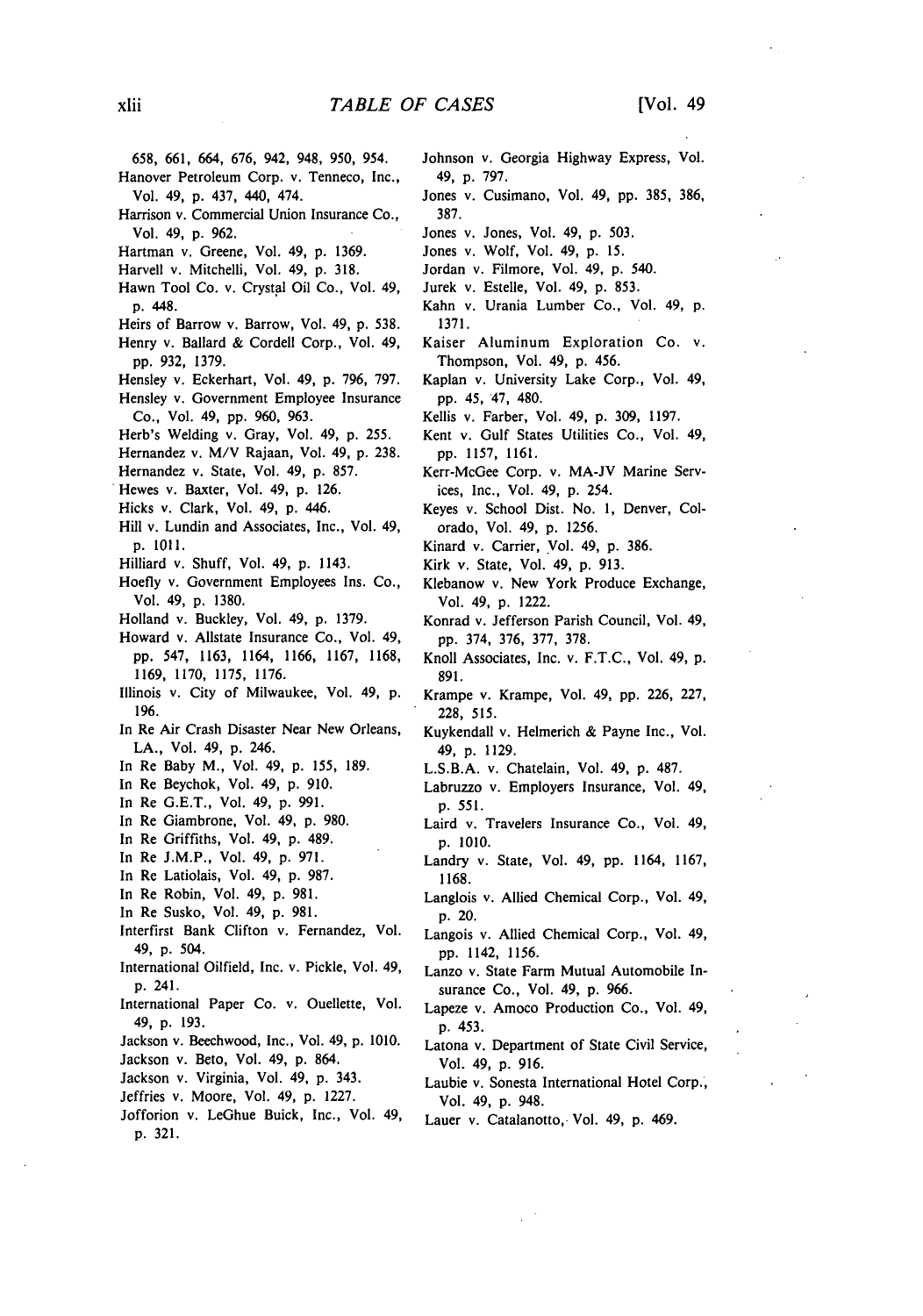- Lavergne v. Tennessee Farmers Mutal Insurance Co., Vol. 49, p. 1215.
- Lawrence County v. Lead-Deadwood School District, Vol. 49, p. 1334.
- Lawson v. Lawson, Vol. 49, p. 427.
- League Central Credit Union v. Montgomery, Vol. 49, **pp.** 1, 2, 8, 495.
- Ledoux v. Old Republic Life Insurance Co., Vol. 49, p. 130.
- Lee v. Lee, Vol. 49, p. 534.
- Lee v. Macon County Board of Education, Vol. 49, p. 1304.
- Leenert Farms, Inc. v. Rogers, Vol. 49, pp. 232, 514.
- Lester v. Lester, Vol. 49, pp. 222, 223.
- Levy v. Billeaud, Vol. 49, p. 301.
- Lewis v. Moducar Quarters, Vol. 49, p. 249.
- Lewis v. Sohio Petroleum Co., Vol. 49, p. 441.
- Ligon v. Angus, Vol. 49, pp. 132, 134.
- Liles v. Bourgeois, Vol. 49, p. 217.
- Lirette v. N.C. Sperry Sun, Vol. 49, p. 243.
- Lochner v. New York, Vol. 49, pp. 8, 1033.
- Loescher v. Parr, Vol. 49, pp. 21, 546.
- Logan v. Louisiana Rock Co., Vol. 49, p. 251.
- Lombard v. Sewerage & Water Board, Vol. 49, pp. 1143, 1145.
- Long v. Dickerson, Vol. 49, p. 127.
- Lormand v. Superior Oil Co., Vol. 49, p. 242.
- Louisiana Association of Educators v. Edwards, Vol. 49, p. 396.
- Louisiana Bank & Trust Co. v. Boutte, Vol. 49, **p.** 509.
- Lozes v. Waterson, Vol. 49, pp. 384, 385, 386, 387.
- Lugar v. Edmonston, Vol. 49, p. 499.
- Lugar v. Edmunson Oil, Vol. 49, p. 887.
- Lyng v. Northwest Indiana Cemeter Protec-
- tion Association, Vol. 49, pp. 22, 30.
- Lyons v. Fisher, Vol. 49, p. 443.
- McMillian v. Bank of the South, Vol. 49, p. 297.
- Martin v. Ingalls Shipbuilding, Vol. 49, p. 249.
- Martin v. Travelers Insurance Co., Vol. 49, p. 249.
- Matthews v. Sun Exploration and Production Co., Vol. 49, p. 454.
- Mauroner v. Massachusettes Indemnity & Life Insurance, Co., Vol. 49, pp. 358, 360.
- May v. Transworld Drilling Co., Vol. 49, pp. 237, 250.
- Meador v. Toyota of Jefferson, Inc., Vol. 49, p. 327.
- Media Production Consultants, Inc. v. Mercedes-Benz of North America, Inc., Vol. 49, pp. 576, 643.
- Mennonite Board of Missions v. Adams, Vol. 49, p. 499.
- Merryweather v. Nixan, Vol. 49, p. 1361.
- Meyers v. Smith, Vol. 49, p. 1202.
- Mezzacappo v. Travelers Insurance Co., Vol. 49, p. 362.
- Michelson v. United States, Vol. 49, p. 718.
- Middlesex County Sewerage Authority v. National Sea Clammers Association, Vol. 49, p. 197.
- Milliken v. Bradley, Vol. 49, p. 1257.
- Mills v. Director, OWCP, Vol. 49, p. 254.
- Mingledorff v. American Bank & Trust Co., Vol. 49, p. 65.
- Mitchell v. W.T. Grant & Co., Vol. 49, p. 499.
- Moncrief v. Panepinto, Vol. 49, p. 355.
- Monessen Southwestern Railway Co., v. Morgan, Vol. 49, p. 241.
- Montana v. United States, Vol. 49, p. 1310.
- Montgomery v. Louisiana Levee Co., Vol. 49, p. 1203.
- Moody v. Arabie, Vol. 49, p. 252.
- Moody v. Arabie, Vol. 49, p. 564.
- Moore v. Maggio, Vol. 49, p. 854.
- Morgan v. Nucci, Vol. 49, p. 1303.
- Morgan v. O'Bryant, Vol. 49, p. 1280.
- Mullane v. Central Hanover Bank & Trust Co., Vol. 49, p. 498.
- Murray v. Ramada Inns, Inc., Vol. 49, pp. 546, 1003.
- NLRB v. Catholic Bishop of Chicago, Vol. 49, pp. 6, 16.
- Narcisse v. Illinois Central Ry. Co., Vol. 49, p. 1380.
- National League of Cities v. Usery, Vol. 49, p. 1331.
- New Orleans Silversmiths v. Toups, Vol. 49, pp. 41, 49, 60, 63, 69.
- New York Times Co. v. Sullivan, Vol. 49, p. 1052.
- Novick v. Miller, Vol. 49, p. 1227.
- Nugent v. Downs, Vol. 49, p. 219.
- O'Bryan v. Estelle, Vol. 49, p. 852.
- O'Krepki v. O'Krepki, Vol. 49, p. 430.
- Oceanic Butler, Inc. v. Nordahl, Vol. 49, p. 255.
- Odom v. Cherokee Homes, Inc. Vol. 49, p. 55.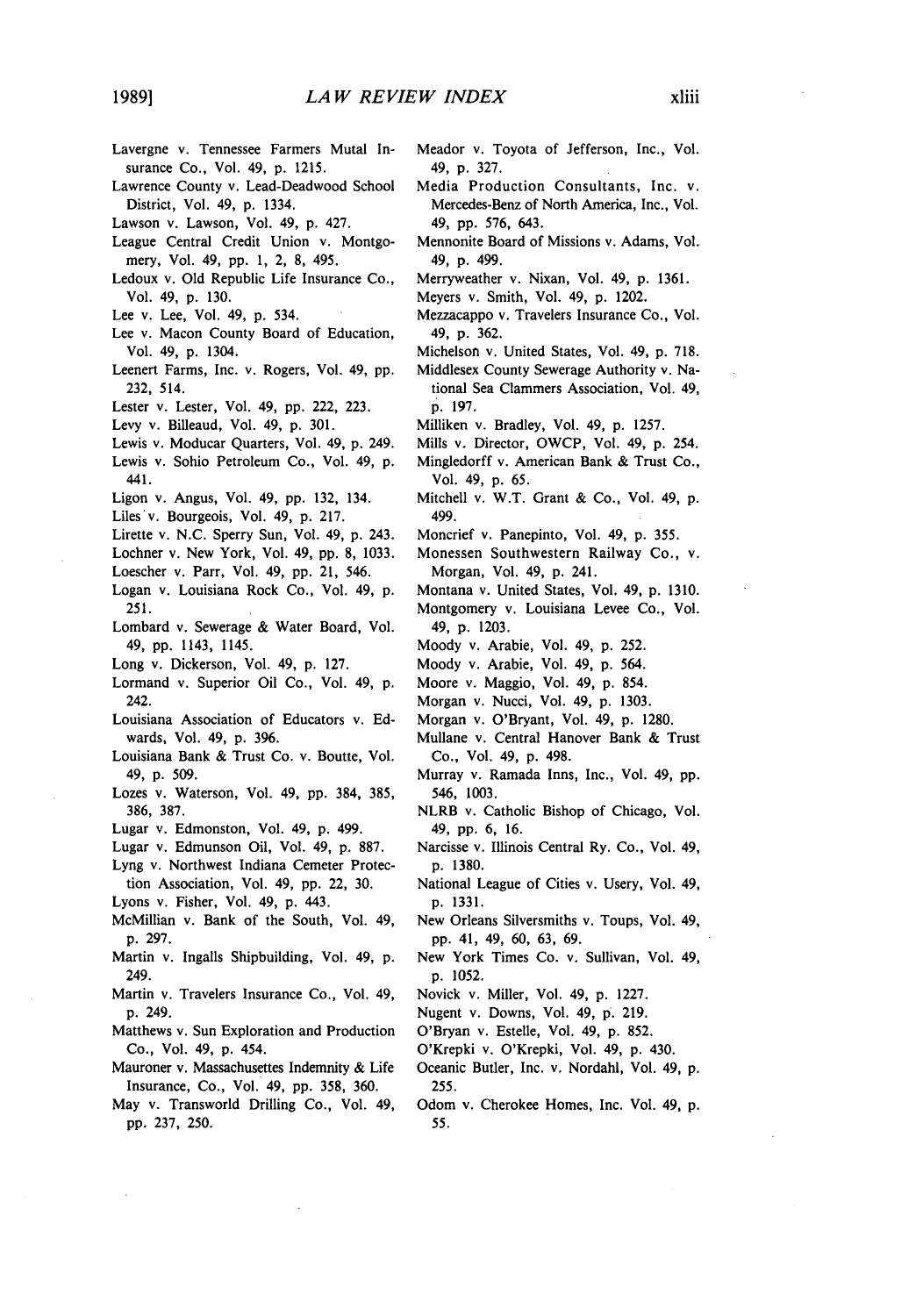- Offshore Co. v. Robinson, Vol. 49, **p.** 242.
- Ohio Civil Rights Comm'n v. Dayton Christian Schools, Inc., Vol. 49, pp. 6, 16.
- Ohmart v. Dennis, Vol. 49, p. 1131.
- Otter Oil Co. v. Exxon Co., U.S.A., Vol. 49, p. 441.
- Ouachita Equipment Rental Co. v. Trainer, Vol. 49, p. 128.
- People v. Zelinski, Vol. 49, p. 886.
- People of the Living God v. Chantilly Corp., Vol. 49, p. 303.
- People's Bank & Trust Co. v. Campbell, Vol. 49, p. 62.
- Peppard v. Hilton Hotels Corp., Vol. 49, pp. 948, 950, 951.
- Perkins v. F.I.E. Corp., Vol. 49, p. 1161.
- Petroleum Helicopters, Inc., v. Avco Corp., Vol. 49, p. 312.
- Pharis and Pharis v. Rayner, Vol. 49, pp. 232, 233, 234.
- Phillipe v. Browning Arms Co., Vol. 49, pp. 580, 945.
- Phillippe v. Browning Arms Co., Vol. 49, pp. 643, 646, 647.
- Pickersgill v. Brown, Vol. 49, p. 67.
- Pierce v. Goldking, Vol. 49, p. 1123.
- Piper Aircraft v. Reyno, Vol. 49, p. 246.
- Pitre v. Opelousas General Hospital, Vol. 49, p. 1018.
- Pitts v. Freeman, Vol. 49, p. 1305.
- Pizziloto v. Electro-Coal Transfer Corp., Vol. 49, p. 244.
- Placid Refining Co. v. Privette, Vol. 49, p. 507.
- Planned Parenthood v. Danforth, Vol. 49, p. 159.
- Plessy v. Ferguson, Vol. 49, p. 1042.
- Pogo Producing Co. v. United Gas Pipe Line Co., Vol. 49, p. 438.
- Police Jury v. Hampton, Vol. 49, p. 117.
- Quatray v. Wicker, Vol. 49, p. 1370.
- Raybol v. Louisiana State University, Vol. 49, p. 551.
- Raziano v. Lincoln Property Co., Vol. 49, pp. **1, 11.**
- Readco Industries, Inc. v. Myrmax Specialties, Inc., Vol. 49, p. 129.
- Reed v. American Steamship Co., Vol 49, p. 246.
- Reed v. Washington Parish Police Jury, Vol. 49, pp. 378, 379, 381, 382.
- Reeger v. Mill Service, Inc., Vol. 49, p. 203. Reynolds v. Heartland Transportation, Vol. 49, p. 246.
- Rhode Island Hospital Trust National Bank v. Zapata Corp., Vol. 49, **p.** 268.
- Richendollar v. Diamond M. Drilling Co., Vol. 49, p. 237.
- Riddick v. School Board of Norfolk, Vol. 49, p. 1256.
- Riviera Congress Associates v. Yassky, Vol. 49, p. 1223.
- Robert v. Bayou Bernard Marine, Inc., Vol. 49, p. 328.
- Rodgers v. CNG Producing Co., Vol. 49, p. 445.
- Roe v. Wade, Vol. 49, pp. 147, 162, 170.
- Roger v. Estate of Moulton, Vol. 49, p. 350.
- Rushing v. Dairyland Insurance Co., Vol. 49, pp. 364, 365.
- Salley v. Louviere, Vol. 49, p. 478.
- Sampay v. Morton Salt Co., Vol. 49, pp. 1370, 1380.
- Saucier v. Hayes Dairy Products, Vol. 49, pp. 216, 224, 228, 232, 515.
- Scaccia v. Lowe, Vol. 49, p. 749.
- Schaff v. Landers, Vol. 49, pp. 220, 221.
- Seashell, Inc. v. Simon, Vol. 49, p. 505.
- Self v. Great Lakes Dredge & Dock Co., Vol. 49, p. 238.
- Sewell v. Hanover Insurance Co., Vol. 49, p. 515.
- Shapero v. Kentucky Bar Association, Vol. 49, p. 487.
- Sherbert v. Verner, Vol. 49, p. 13.
- Sibley v, Board of Supervisors of Louisiana State University, Vol. 49, p. 903.
- Sims v. Asian International, Ltd. Vol. 49, **p. 508.**
- Sims v. Selvage, Vol. 49, p. 228.
- Sims v. Sims, Vol. 49, p. 425.
- Sincer v. Bell, Vol. 49, p. 1370.
- Skinner v. Oklahoma, Vol. 49, p. 169.
- Smith v. Anderson, Vol. 49, p. 506.
- Smith v. Garth, Vol. 49, p. 1360.
- Smith v. Hudson, Vol. 49, pp. 112, 135.
	- Smith v. Manville Forest Products Corp., Vol. 49, p. 360, 472.
	- Smith v. Nelson, Vol. 49, p. 832.
	- Smith v. Westside Transit Lines, Vol. 49, pp. 225, 226, 228.
	- Sniadach v. Family Finance Corp., Vol. 49, p. 498.
	- Snider v. Murray, Vol. 49, pp. 349, 350.
	- Snow v. Boat Diane Lynn, Inc., Vol. 49, p. 245.
	- Southern Pacific R. Co. v. United States, Vol. 49, p. 1310.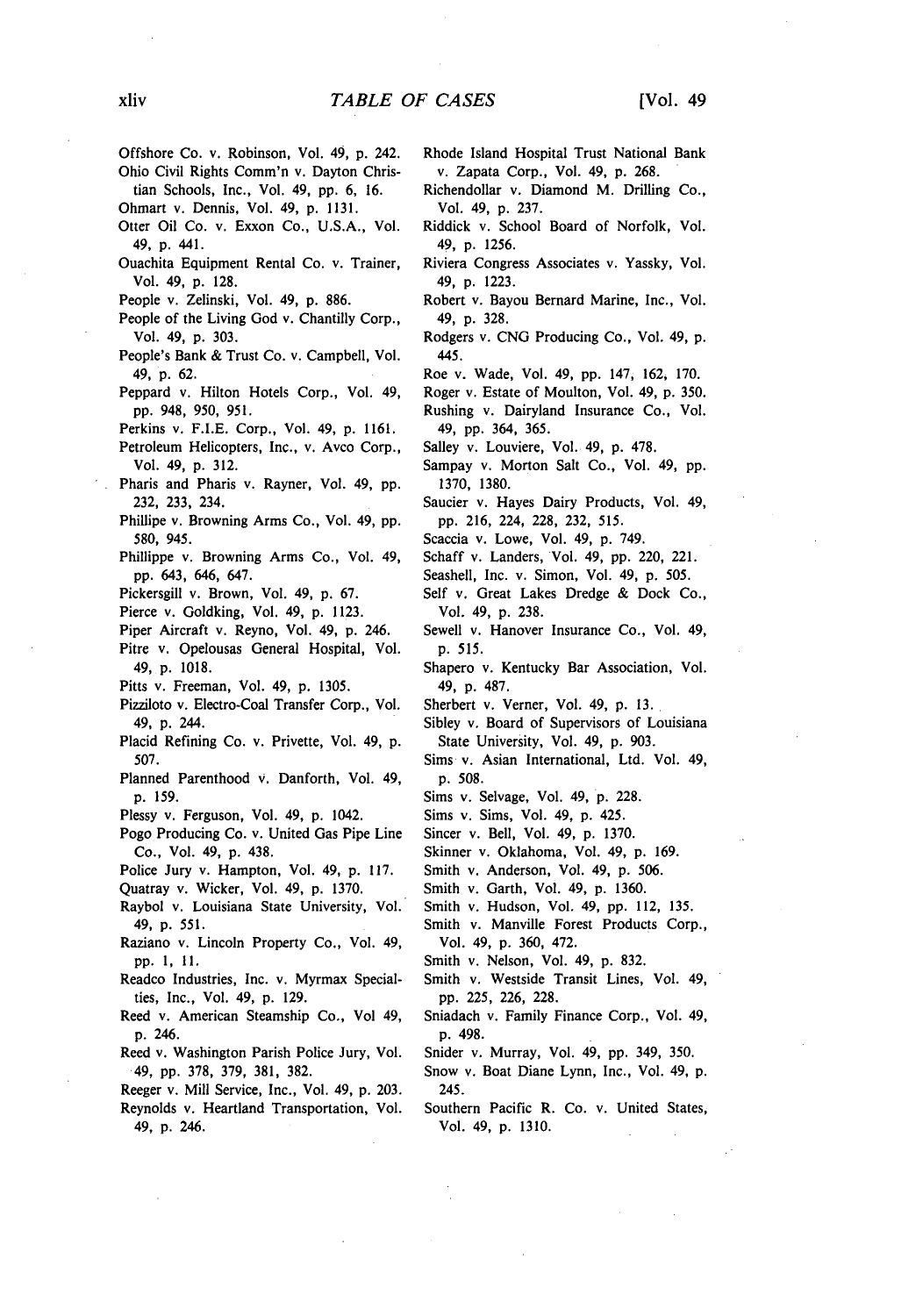Spence v. Webster Parish School Board, Vol. 49, p. 130. Springer v. Government Employees Insurance Co., Vol. 49, pp. 959, 963. St. Amant v. Aetna Casualty and Surety Co,, Vol. 49, p. 957. State v. Aucoin, Vol. 49, p. 746. State v. Barberousse, Vol. 49, p. 332. State v. Bay, Vol. 49, p. 342. State v. Berluchaux, Vol. 49, p. 745. State v. Brand, Vol. 49, p. 345. State v. Carmouche, Vol. 49, p. 755. State v. Carter, Vol. 49, **p.** 745. State v. Clark, Vol. 49, p. 881. State v. Coleman, Vol. 49, p. 881. State v. Davis, Vol. 49, pp. 338, 339, 701, 702, 709. State v. Gentry, Vol. 49, pp. 878, 883. State v. Gibson, Vol. 49, p. 341. State v. Green, Vol. 49, pp. 752, 754. State v. Hamilton, Vol. 49, p. 343. State v. Helfrich, Vol. 49, p. 888. State v. Hutchinson, Vol. 49, pp. 878, 883. State v. Killebrew, Vol. 49, p. 885. State v. Langlois, Vol. 49, **pp. 880,** 883. State v. Lee, Vol. 49, p. 341. State v. Lombard, Vol. 49, p. 346. State v. Long, Vol. 49, p. 889. State v. McCabe, Vol. 49, **p.** 882. State v. Montgomery, Vol. 49, p. 753. State v. Moore, Vol. 49, p. 709. State v. Muegge, Vol. 49, p. 887. State v. Mussall, Vol. 49, p. 343. State v. Nelson, Vol. 49, pp. 879, 883, 900. State v. Prieur, Vol. 49, pp. 11, 709. State v. Roy, Vol. 49, p. 346. State v. Smith, Vol. 49, pp. 347, 736, 885. State v. Taylor, Vol. 49, **p.** 338. State v. Victores, Vol. 49, p. 753. State v. Watts, Vol. 49, p. 885. State Bond Commission v. All Taxpayers (Bond Commission I), Vol. 49, p. 403. State Bond Commission v. All Taxpayers (Bond Commission **11),** Vol. 49, pp. 396, 404. State ex rel. Nicholas v. State, Vol. 49, p. 347. State of Louisiana v. United States, Vol. 49, **p.** 434. Stevens v. Lockett, Vol. 49, p. 307. Stovall v. Perius, Vol. 49, p. 1375. Strickland v. Washington, Vol. 49, p. 845. Stuart v. City of Morgan City, Vol. 49, p. 917.

Succession of Bellinger, Vol. 49, p. 837. Succession of Carbajal, Vol. 49, p. 832.

- Succession of Chauvin, Vol. 49, **pp.** 820, 833.
- Succession of Dunn, Vol. 49, p. 1378.
- Succession of Fakier, Vol. 49, **p,** 517.
- Succession of Ferrell, Vol. 49, p. 486.
- Succession of Glaney, Vol. 49, p. 814.
- Succession of Gomez (Gomez II), Vol. 49, p. 531, 537.
- Succession of James, Vol. 49, p. 422.
- Succession of Maloney, Vol. 49, p. 816.
- Succession of Moore, Vol. 49, pp. 826, 832.
- Succession of Norton, Vol. 49, pp. 750, 835, 836.
- Succession of Picard, Vol. 49, p. 46.
- Succession of Schiller, Vol. 49, p. 816. Succession of Smith, Vol. 49, pp. 525, 533.
- Succession of Steen, Vol. 49, p. 836.
- Succession of Waldvon, Vol. 49, pp. 820, 822, 826, 834.
- Succession of Watson, Vol. 49, p. 829.
- Summers v. Tice, Vol. 49, p. 1388.
- Superior Oil Co. v. Railroad Commission, Vol. 49, p. 1126.
- Superior Supply Co. v. Associated Pipe and Supply Co., Vol. 49, p. 314.
- Surridge v. Bennanti, Vol. 49, p. 1200.
- Surrogate Parenting Associates v. Commonwealth ex rel. Armstrong, Vol. 49, pp. 154, 189.
- Swann v. Charlotte-Mecklenburg Board of Education, Vol. 49, p. 1242.
- Sykrowski v. Appleyard, Vol. 49, p. 153.
- T. L. James & Co. v. Montgomery, Vol. 49, pp. 425, 541.
- Talley v. Lawhon, Vol. 49, p. 452.
- Tallulah Production Credit Association v. Turner, Vol. 49, pp. 63, **66,** 69.
- Tapp v. Guaranty Finance Co., Vol. 49, pp. 7, 13.
- Taylor v. Bunge Corp., Vol. 49, p. 253.
- Terra Resources v. Federated Energy Corp., Vol. 49, p. 442.
- Texas Bank of Beaumont v. Bozorg, Vol. 49, pp. 41, 49, 54, 60, 63, 69.
- Texas Employers Insurance Association v. Jackson, Vol. 49, p. 248.
- The T.J. Hooper, Vol. 49, p. 662.
- Thibaut, Thibant, Garvett & Bacot v. Smith & Loveless, Inc., Vol. 49, p. 515.
- Thomas v. Review Board of the Independent Employment Security Div., Vol. 49, p. 13.